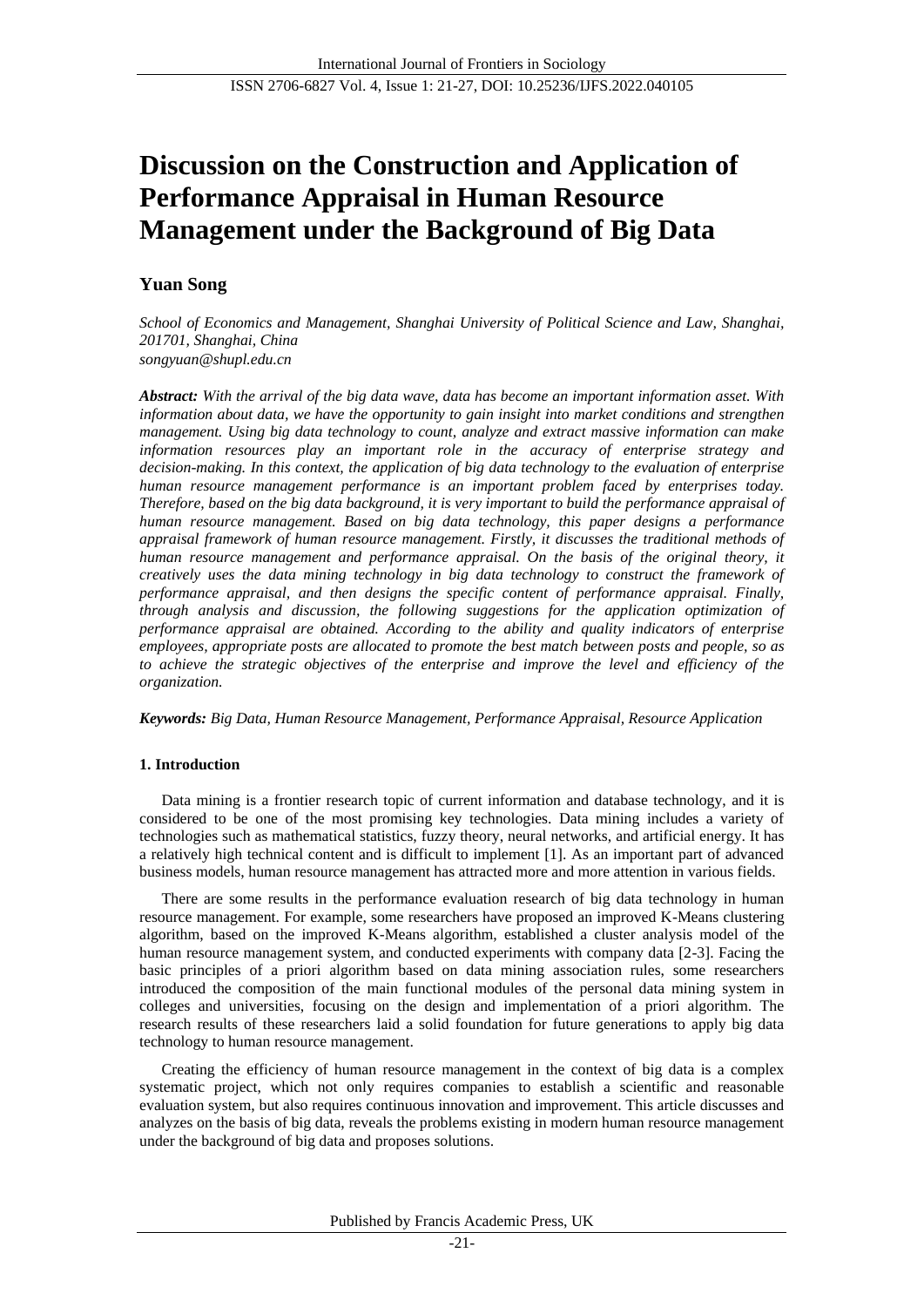#### **2. Theoretical Research**

#### *2.1 Traditional Human Resource Management Methods*

#### (1) Statistical methods

Statistical methods refer to the comparative analysis of data by calculating statistical indicators such as probability, total, mean, and variance. This technique is useful for many aspects of human resource management, especially quantitative data processing. A typical use of statistical techniques is the part of salary management [4-5].

## (2) Econometric methods

The econometric method is based on economic theory. The econometric method can be a unary regression model  $Y = a + bx$  based on the output X (or income) and the number of employees Y in a certain period of time. If the company needs to increase in production, the model can be used to predict labor demand [6-7].

#### (3) Investigation method

Investigation is a method for managers to systematically and scientifically study phenomena related to human resource management activities through certain procedures in accordance with certain management goals, and to provide comprehensive information for understanding the laws of activities. Questionnaire survey is a method commonly used by human resource managers and is widely used in job analysis. Its advantages are fast speed, large sample size, wide content coverage, etc. [8-9].

The above three methods have been used in practice and achieved good results, and they are currently the main methods used by HR managers. However, the problems in the field of human resource management urgently need to be solved by human resource managers. If the manager's cognition is complete and objective, the results of the assessment can truly reflect the real situation; if the manager recognizes a certain aspect, the results of the assessment will inevitably be different. In short, it is very important to reduce subjective factors in personnel management, otherwise the credibility of personnel management will slightly decrease [10-11].

#### *2.2 Commonly Used Methods of Performance Appraisal*

(1) Basic work completion analysis method. This method starts from the most basic job responsibilities of engineering project team members and evaluates employees mainly from two perspectives. The first is the job requirements: it is the professional skills, physical strength, intellectual requirements, work discipline compliance and work effect evaluation required in a specific job position, and the completion of the project evaluation. The second is the job description, the conditions, environment, and development trend for completing a certain job. And contact with other positions and industries. The first point that the basic work completion method is emphasized is that the ability of a member in a specific position is the most important part of the assessment [12].

(2) Special case analysis method. This method is different from the first method, emphasizing that through individual cases, long-term investigation and summary, to summarize methods to find the law.

(3) Questionnaire survey method. This method first needs to design a set of relatively complete and reasonable questionnaires, and the survey objects should be as wide as possible. There are both internal team members and external experts. And as much as possible to ensure the efficiency of the questionnaire recovery and the authenticity of the answers to the questionnaire. Finally, return the questionnaire, summarize the results, and get the final appropriate evaluation system.

(4) Thematic interview method, the formulation and design of assessment indicators, the main person in charge of each department of the project, experienced team members, and the staff of the human resources department will obtain various indicators and information in the assessment process in the way of conversation Research methods. The individual method can be used. This method has a relatively relaxed atmosphere and can obtain information quickly, but the conversation object is relatively single and cannot fully reflect the assessment objectives. What distinguishes it from individual conversations is group discussions, which can also be called brainstorming, which brings everyone together so that they can brainstorm.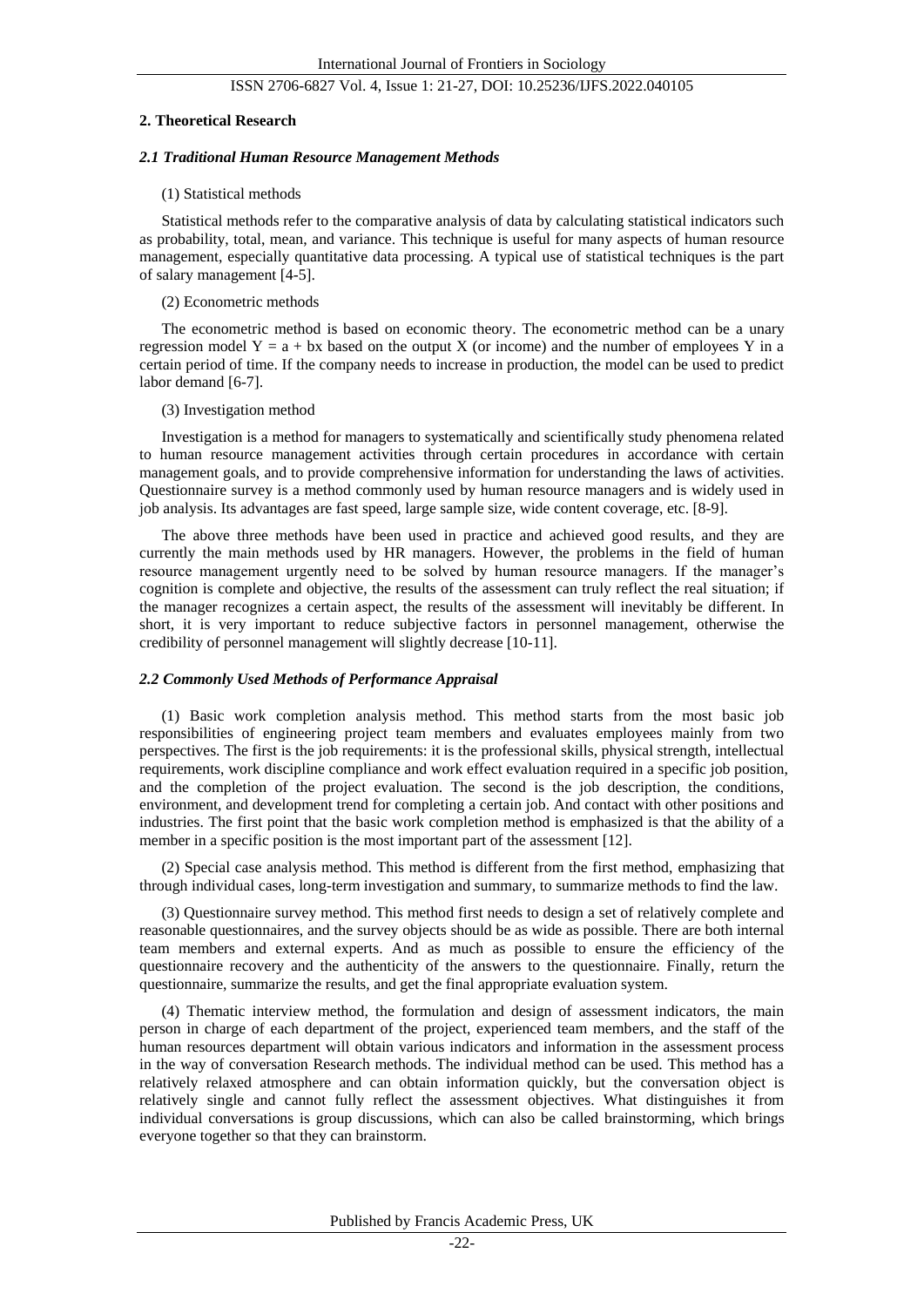#### *2.3 Principles of Performance Appraisal Construction*

#### *2.3.1 Principle of Comprehensiveness*

The whole project will have a big goal at the beginning. Around this goal, it will be broken down into various departments of the project and become several small goals. Due to the differences in the nature of work and time between departments, there may be conflicts in objectives. How to formulate the objectives and responsibilities of departments and teams, balance all parties, so that although the objectives of each department are different, they can still work towards the common goal, which is very important for the construction of performance appraisal model.

## *2.3.2 The Principle of Practicality*

The construction of the assessment model should be based on reality and cannot be formulated based on the preferences of managers or other participants. Rather, it is necessary to fully investigate and research before formulating. Go to the construction site to observe, talk to the front-line team members, understand everyone's views on the assessment, and give full play to their enthusiasm. Consult with experienced human resource workers and related experts, everyone gathers together, discusses in a brainstorming way, everything starts from reality, and builds a practical and operational evaluation model.

#### *2.3.3 Multi-level Principle*

Within a team, there are different work areas and types of work. If the same evaluation model is adopted, it will lead to a "one size fits all" phenomenon, and it will also undermine the enthusiasm of members for work. The assessment method must be different according to the different positions, and the different members are assessed at different levels under the premise of the same big goal.

## *2.3.4 Principle of Flexibility*

Engineering projects generally have a long experience and are greatly affected by external policies and economic environment. When constructing the evaluation model, we should leave space for timely adjustment.

#### *2.4 Application of Big data Technology in Human Resource Management*

#### *2.4.1 Introduction to Data Mining*

Data mining, also known as database knowledge discovery, refers to the process of extracting useful information from a database or warehouse. It solves the problem of large amount of data and lack of useful information in the development of information technology, and completes the transformation of enterprises from business data to decision-making information. The flow chart of knowledge discovery is shown in Figure 1:



*Figure 1: Flow charts for knowledge discovery*

## *2.4.2 Classical Algorithms of Data Mining*

K-Means algorithm is also called K-Means algorithm. Since the cluster analysis in this article uses the K-Means algorithm, here is an important introduction to the principle of the K-Means algorithm:

The K-Means algorithm uses k as a parameter to divide N objects into k clusters, so that the similarity between clusters is high, and the similarity between clusters is small. The similarity is calculated based on the average score of the objects in the cluster (with k as the center of the cluster). The processing sequence of the K-Means algorithm is as follows: first randomly select k objects, and each object initially represents the mean or median value of a group. According to the distance between each remaining object and each cluster center, place it in the next cluster. Then recalculate the average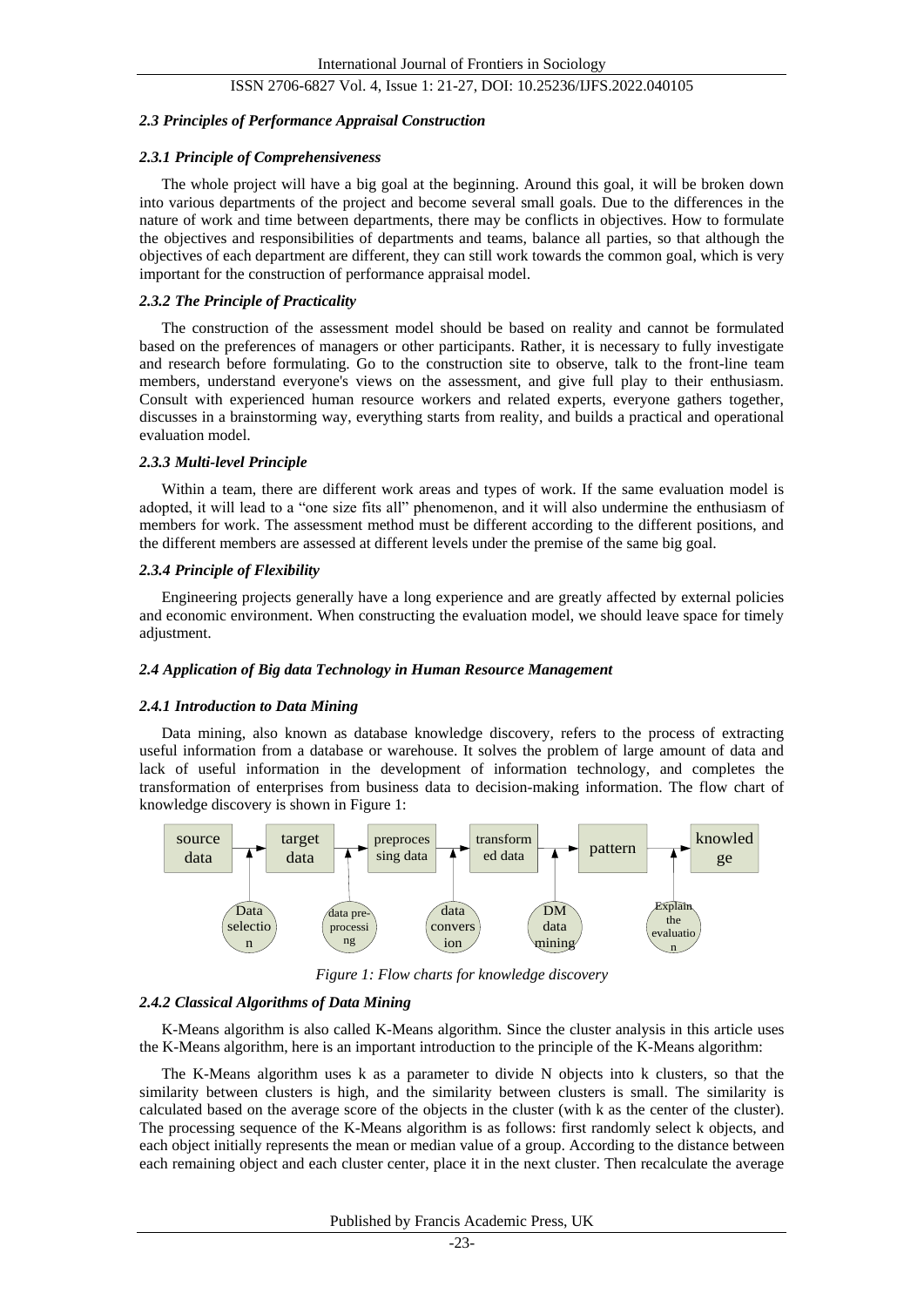of each group. Repeat this process until the criterion function converges. The quadratic error criterion is usually used, which is defined as follows:

$$
N = \sum_{i=2}^{K} |p - j_i|^{3}
$$
 (1)

Among them, N is the sum of the mean square deviations of all objects and the corresponding cluster centers, p is a point in the object space, and  $j_i$  is the mean value of the cluster  $C_i$ .

When calculating the distance function in this iteration, you can make this element closer to the cluster with the most allocation times based on the previous times. Assuming there are k clusters, for each element Q, in the m-th iteration process, the formula for calculating the distance to the j-th cluster center is as follows:

$$
\mathbf{d} = \left(1 - \sum_{m=1}^{k} t\right) \times d_i^k \tag{2}
$$

Among them, t represents the i-th element. Represents the center of gravity of the j-th cluster, the number of times assigned to the m-th cluster in the iterative process, and d represents the traditional Euclidean distance, where divided by k is the achieved data. We need to determine whether the weight is too large. If the size of the weight is uncertain, it is best to choose a smaller weight, so here we choose to divide by k to reduce the weight.

#### **3. System Construction**

#### *3.1 Construction of Performance Appraisal Framework*



*Figure 2: Performance appraisal framework*

From Figure 2, it can be seen that the performance appraisal framework is mainly divided into five parts, namely: financial work appraisal, internal business appraisal, customer maintenance appraisal, promotion performance appraisal, and managerial performance appraisal.

#### *3.2 Performance Appraisal Content*

(1) Higher-level assessment. The company's top-level assessment is composed of two parts: the company's management's performance appraisal of middle managers and the middle manager's performance appraisal of managing directors. The evaluation content and scoring method are shown in Table 1. The advantage is that managers have the opportunity to better communicate with their subordinates, and the company and middle-level managers can understand the needs and ideas of their subordinates and discover the potential of their subordinates. The downside is that the higher-level ratings are often reduced to preaching, leading to one-way communication, or the higher-levels cannot guarantee the fairness of the ratings, which dampens the enthusiasm of the lower-levels.

(2) Evaluation at the same level. The same level is the person who gets along with the candidate day and night, and the colleagues observe, understand and are most familiar with the candidate's skills, methods and results. The advantage is that colleagues cooperate with each other at work, understand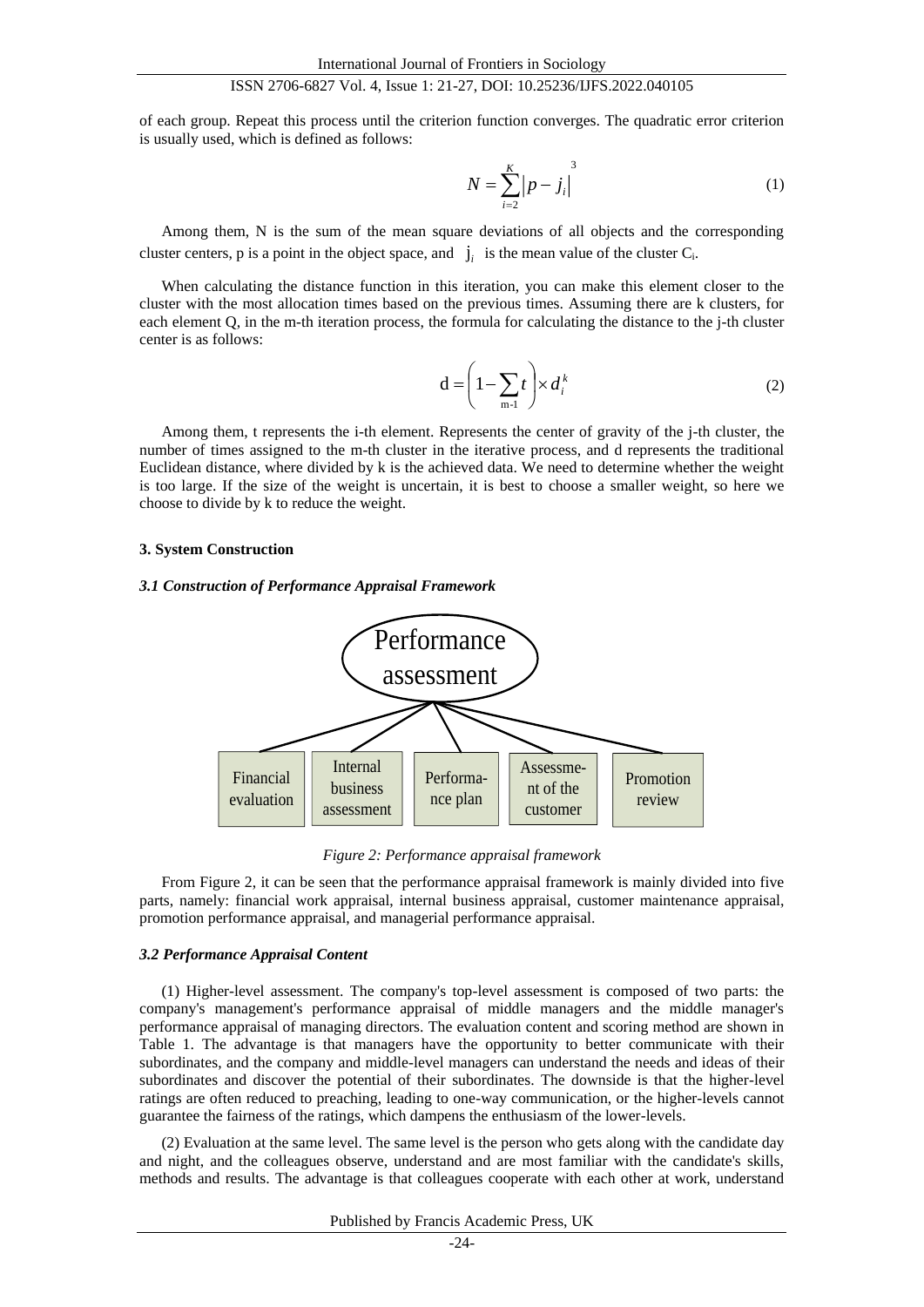each other comprehensively and honestly, and fair competition between colleagues can improve overall performance. However, when it is linked to rewards, the drawbacks are prominent, and the evaluation results are often out of touch with the actual situation.

| Value | Develop<br>employees                                                     | Pay attention to<br>customers                                 | Implement the<br>ability of<br>implementation                          | Emphasize<br>conduct                                      | Teamwork                                                                                                | Pay attention to<br>innovation                                                                 |
|-------|--------------------------------------------------------------------------|---------------------------------------------------------------|------------------------------------------------------------------------|-----------------------------------------------------------|---------------------------------------------------------------------------------------------------------|------------------------------------------------------------------------------------------------|
| $1-2$ | Unable to<br>effectively<br>guide the new<br>employees                   | Can not<br>understand the<br>customer's needs<br>in time      | Cannot execute the<br>company strategy<br>very well                    | People are<br>sometimes<br>criticized<br>by others        | Instead of teamwork.<br><b>but</b><br>Accustomed to<br>fighting alone                                   | Conformist<br>work, rarely<br>innovative                                                       |
| $3-4$ | Can basically<br>provide<br>effective<br>guidance to<br>new<br>employees | Basically can<br>meet the<br>requirements of<br>the customers | Basically, you can<br>implement the<br>company's strategy              | Be able to<br>get along<br>happily<br>with most<br>people | You can generally<br>use the power of the<br>team<br>Quantity to complete<br>the work                   | You can make<br>good<br>suggestions after<br>being familiar<br>with your work                  |
| $5-6$ | Good able to<br>guide new<br>employees                                   | Proactively<br>understand the<br>further customer<br>needs    | Able to be flexible<br>and creatively<br>execute company<br>strategies | Staff and<br>customers<br>rate it very<br>well            | Always creatively<br>give play to the<br>power of the team<br>Quantity completes<br>the company's tasks | Can quickly<br>discover the<br>original<br>problems, and<br>put forward<br>creative<br>methods |

*Table 1: Performance assessment content*

(3) Lower rating. Subordinates' evaluations of superiors play an important role in maintaining the company's democratic style and improving the cohesion of the company's employees. On the downside, concerns about management attitudes and reactions often make employees afraid to express their opinions realistically.

(4) Self assessment. Now most enterprises must submit a work summary at the end of the year to reflect and evaluate their work performance and reflect on their performance. The advantage is that the self-assessment method is the simplest and will not pose a threat or pressure to the assessed person. The disadvantage is that employees overestimate their performance, which is far from the evaluation of their superiors or colleagues.

(5) Customer evaluation. Customer ratings are not universal in companies. This is usually a simple questionnaire for the sales and service departments, in the form of a customer satisfaction questionnaire. It does not comprehensively analyze customer feedback on certain aspects of the company and employees, nor does it integrate customer reviews into specific performance evaluations, although this aspect is difficult to use because customers are often the only ones that can be observed.

#### **4. Discussion**

#### *4.1 Evaluation of Enterprise Employees on Performance Appraisal System*

| Employee age class                       | Excellent          | Good        |            | Common      | <b>Bad</b>                 |
|------------------------------------------|--------------------|-------------|------------|-------------|----------------------------|
| $20 - 30$                                | 21%                | 30%         |            | 50%         | 7%                         |
| $30-40$                                  | 30%                | 24%         |            | 14%         | 2%                         |
| Above 40                                 | 23%                | 41%         |            | 23%         | 8%                         |
| 80%<br>60%                               | 50%                | S Excellent | & Good     | $\&$ Common | <b>N</b> Bad               |
| $\frac{5}{6}$ 40%<br>$21\%$<br>20%<br>0% | 30%<br>7%<br>othoo | 30%<br>24%  | :14%<br>2% | 41%<br>23%  | 23%<br>8%<br>$\mathcal{R}$ |
|                                          | $20 - 30$          | Group       | $30-40$    |             | Above 40                   |

*Table 2: Employee attitude towards performance appraisal*

*Figure 3: Employee evaluation of the enterprise performance appraisal system*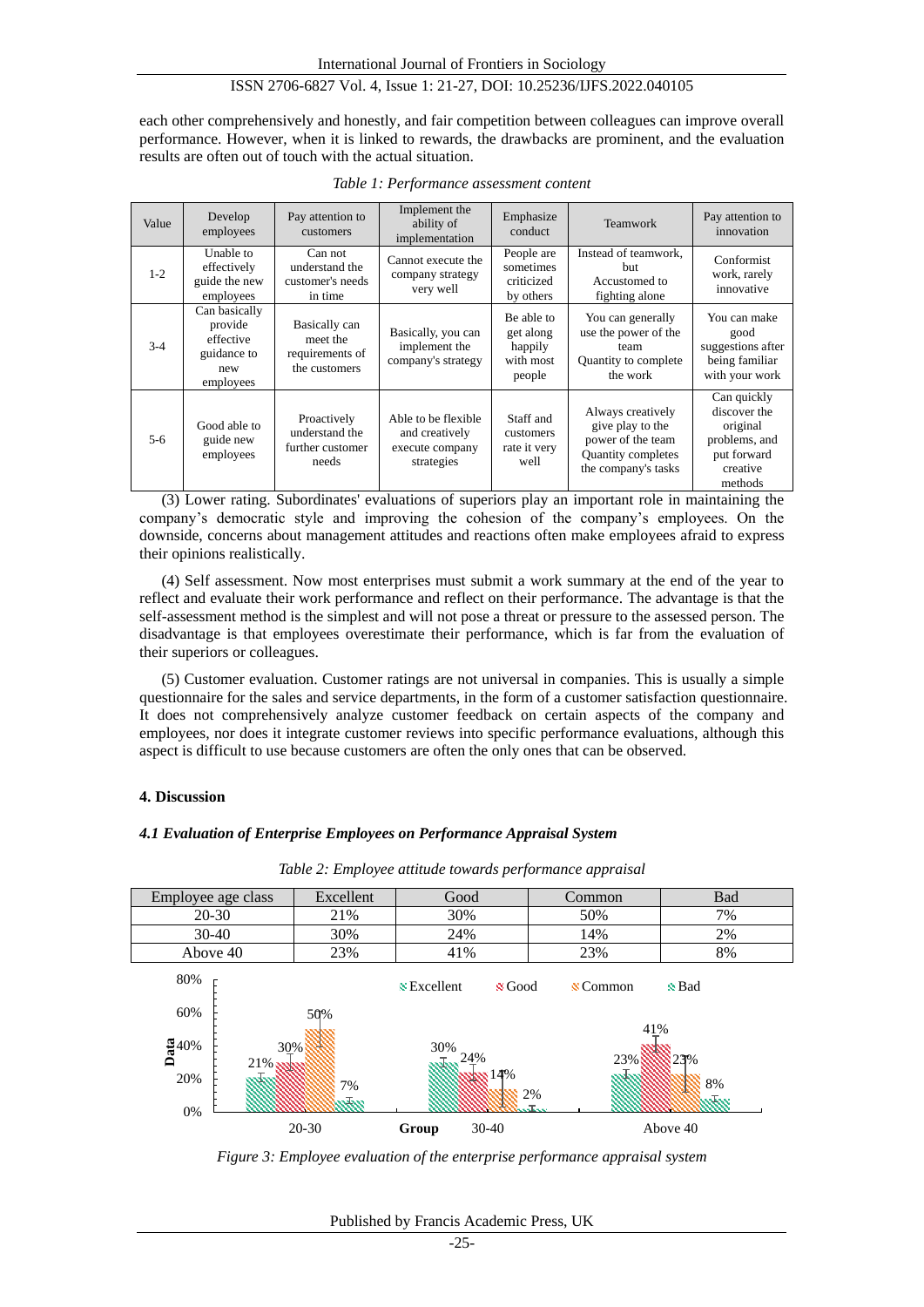It can be seen from table 2 and figure 3 that employees aged 20-30 hold a good view of the optimized performance appraisal system. Only a small number of employees believe that the improved performance appraisal system is still unreasonable.

The unreasonable points obtained from the above data are caused by the following reasons:

(1) The management concept is backward. The traditional human management concept only changed the Human Resources Department to the Human Resources Department, but the management system has not fundamentally changed. The staff in the human resources department still do the traditional low-tech, detailed work, and the leadership has not considered the human resource management and the strategic decision-making of the enterprise. In addition, leaders have not paid much attention to the value of talents. Even if there are some highly educated talents, they are not used for learning, resulting in a waste of human resources. Did not realize the urgency of human resource management and development, and did not pay attention to the introduction of talents.

(2) The management system is not standardized. Income distribution is still suspected of "big pot". The wages of people with different contributions at the same level are not separated. Some scientific and technological talents and managers who have made great contributions to the enterprise take the same money as ordinary cadres, so it is not easy to give full play to the enthusiasm and creativity of employees.

#### *4.2 Recommendations for Performance Appraisal Optimization Based on Big Data Technology*

Ability and quality indicators are high-end methods of enterprise human resource management and an important extension of human resource management. Take the starting point and organizational structure of the position as the background. Another important direction is to start with the people required by the position. The direction of vertical mining expansion and skill improvement is the main goal of encouraging the best match between positions and people. The importance of competency indicators is to measure the degree of fit between "people and positions", and to provide a basis for analyzing company positions, recruitment, assessment, training, and motivating employees.

Ability indicators are indicators to evaluate whether employees have the abilities and qualities required for the job, which are divided into professional skills and general skills. Professional competence refers to the professional competence, knowledge and professional qualities required for the position, such as the staff's programming skills and certificates, relevant academic qualifications and professions, and the length of service of the relevant position. Comprehensive ability refers to the basic ability required by employees for outstanding performance.

## **5. Conclusion**

In the context of big data, human resource management performance construction is very important. This article mainly elaborates on the existing problems in employees' jobs, positions and salaries. Then put forward effective measures to solve this problem in response to these problems, in order to achieve corporate strategic goals and improve organizational efficiency and benefits for the purpose of management work; in addition, it is necessary to establish a scientific and reasonable performance appraisal system and strengthen its supervision. I hope to help provide reference opinions and suggestions for performance construction in human resource management in the era of big data in our country, so as to better promote the development of employee enthusiasm and creativity.

#### **References**

*[1] Zheng Q. Discussion on the Application of Geographic Information System in Urban Ecological Environment Management under the Background of Big Data. Open Access Library Journal, 2020, 07(11):1-7.*

*[2] Xu Yaoyang. A brief discussion on the application of ERP human resource management system in Enterprises. message communication, 2018, 000(005):172-173.*

*[3] Amjad F, Abbas W, Zia-Ur-Rehman M, et al. Effect of green human resource management practices on organizational sustainability: the mediating role of environmental and employee performance. Environmental Science and Pollution Research, 2021( 1):1-16.*

*[4] Performance Appraisal Based on Employees Competence in Procurement Services Unit (Case of Area Semarang). Journal of Physics: Conference Series, 2019, 1175(1):12194-12194.*